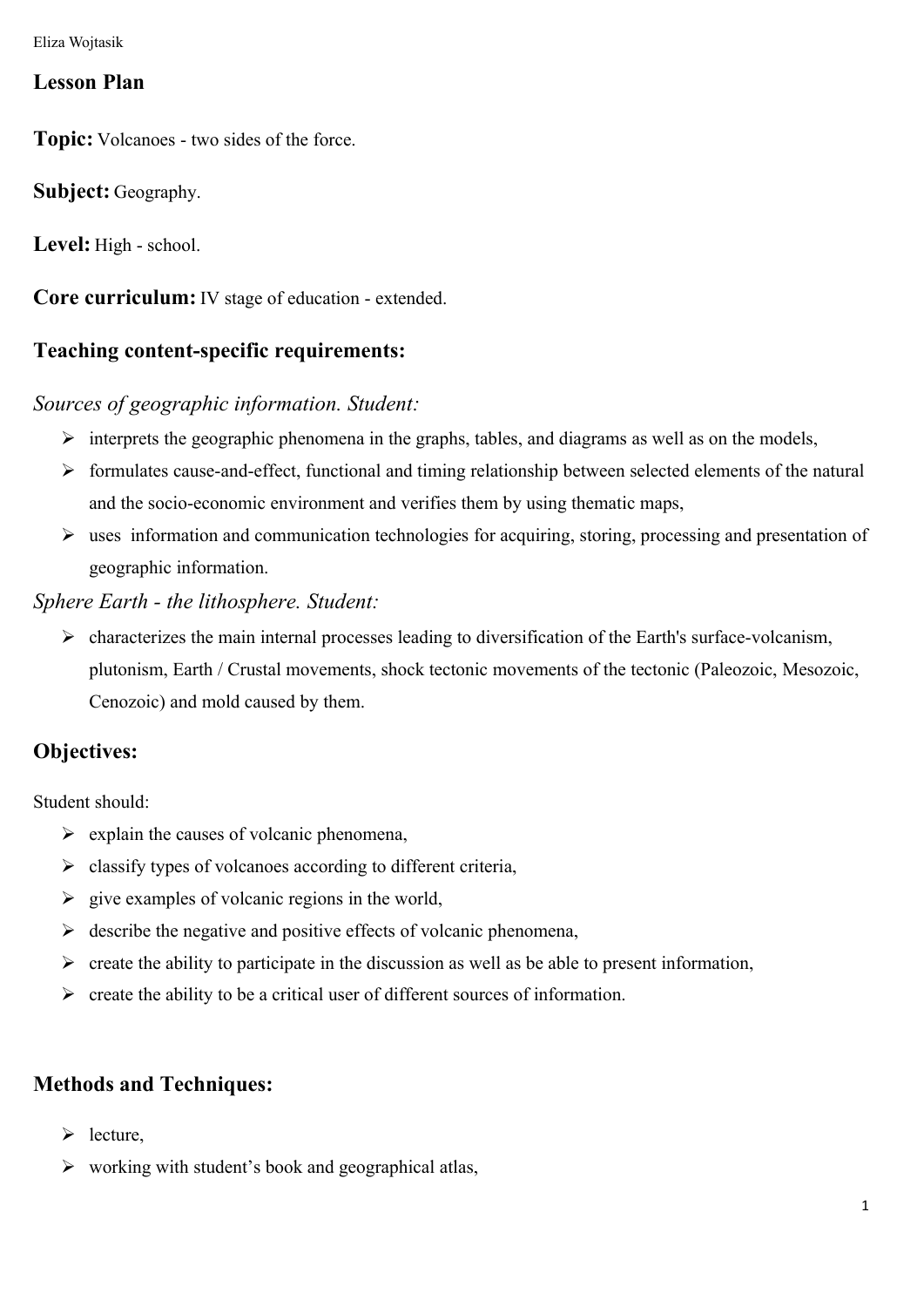- $\triangleright$  brainstorm
- $\triangleright$  learning game,
- $\triangleright$  simulation.

**Time:** a series of two lessons.

**Note:** students should already be familiar with the theory of plate tectonics.

**Technical requirements:** PC with an Internet connection and multimedia projector.

# **List of supportive materials:**

- $\triangleright$  geographical atlas,
- $\blacktriangleright$  student's book.
- $\triangleright$  copied version of a learning game,
- $\triangleright$  supportive material no 1.

**Literature / The list of useful websites:** Internet websites' links included in "Lesson Plan" and supportive material.

# **The lesson activities:**

- 1. At the beginning of the lesson, the teacher introduces the concept of *volcanism*, explaining that the volcanic phenomena include the processes associated with the escape of magma to the surface of the Earth. Magma which is a molten mass of rock with plenty of water and gas flows to the surface in the form of lava.
- 2. Then the teacher presents students with the construction of a volcano (you can use an illustration from the portal Scholaris [Katalog zasobów-Szkoły ponadgimnazjalne-Geografia-Wulkanizm]) indicating: *magma chamber (magmatic fireplace), chimney volcanic crater, a parasitic cone*. The teacher explains the concept of the *caldera*, as a specific form of volcanic sculptures. It notes that the appearance of a volcano depends on the type of eruption, this is determined by the chemical composition of the magma and lava, as well as the pressure and the amount of gases.
- 3. Depending on the number of students in class, teacher divides them into three or six groups (in the case of division into six groups of tasks are repeated). The students using the textbook, classification of volcanoes considering: *activity* (group 1), *products of the eruption* (group 2), and *morphology-shaped volcano* (group 3). Then the leaders of the various groups present the results of their work. After the presentation of each group teacher explains additional information (Handout No. 1).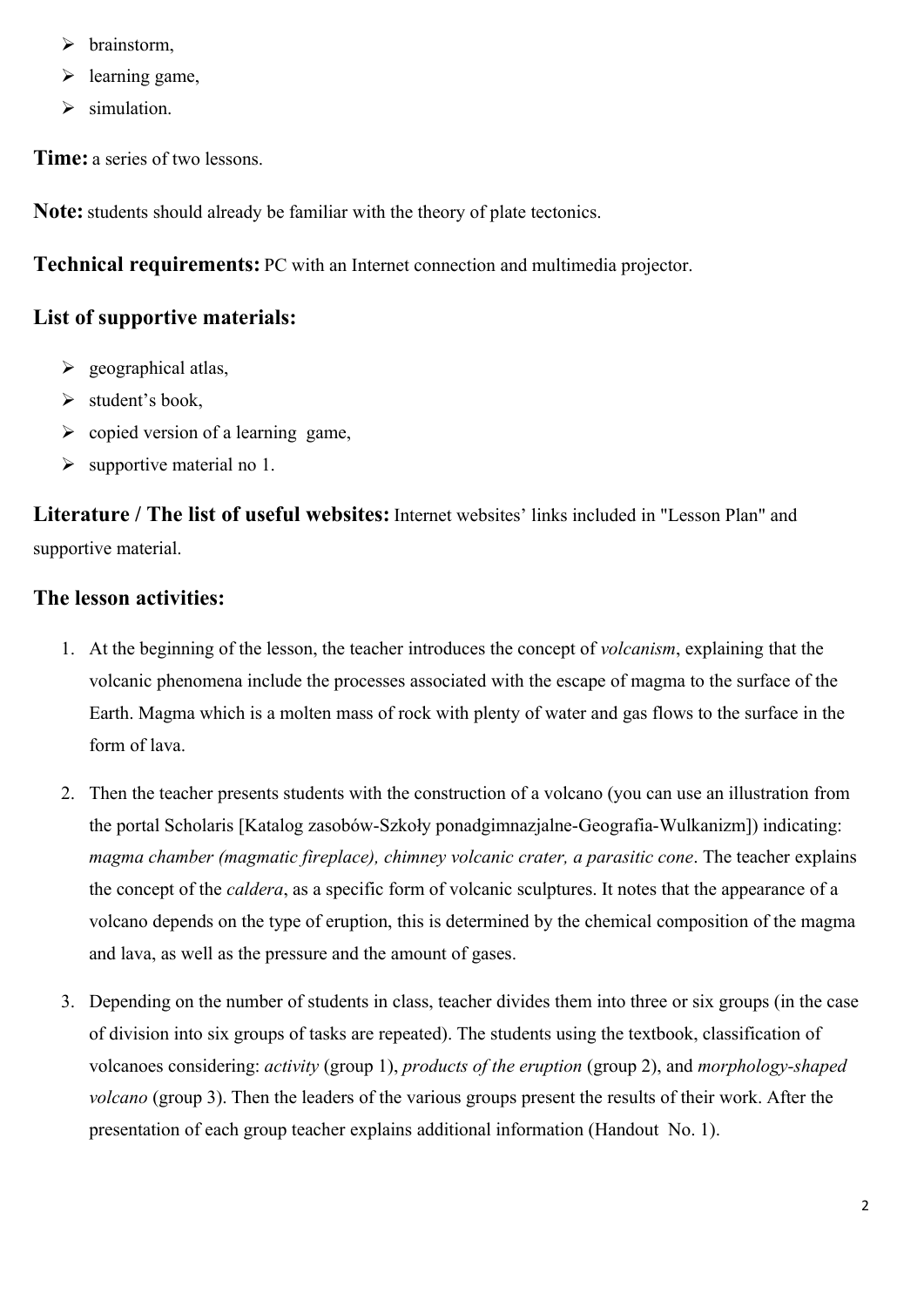- 4. To determine the location of volcanoes teacher recommends the students based on geographical atlas to compare the map "Distribution of volcanoes and earthquake areas" with a map of "Geology-tectonics" and indicate the relationship between the phenomena shown on both maps. The common conclusion should be that the areas of occurrence of volcanoes and earthquakes coincide with the boundaries of lithospheric plates. These are the subduction and spreading zones. Most active volcanoes located in a huge ring of almost the entire Pacific Ocean.
- 5. As a homework assignment the teacher proposes to the students an educational game "Trip around the Pacific Ring of Fire." During the game, students learn about the famous volcanoes and examples of the effects of the eruption. The teacher asks volunteersto do additional work to sought out on the Internet or in magazines popular scientific information on recent volcanic eruptions. Selected students are preparing for the simulation of a meeting of scientists from different countries. Volcanologists' talks are designed to fix terminology for volcanic phenomena and learners should be aware of the consequences of the eruption. Other people in the class will be a team of journalists that keep asking questions to scientists during the meeting.
- 6. Another lesson the teacher starts by checking the answers to the game. Then invites pre-selected students to simulate the meeting volcanologists (the teacher prepares the classroom beforehand) and starts the conference, but is not involved in the discussion, and after its completion allows some time for questions from the students-journalists.
- 7. The discussion is a pretext to draw students' attention to the multiplicity of the effects of volcanic phenomena (*eg. climate change, destruction, people's death, pollution, volcanic ash, the use of raw materials in industry, eg. pumice, the development of geothermal energy*).
- 8. The teacher asks students to think about the topic and explains the meaning of it with them. The common conclusion should be that the volcanoes build as well as destroy. Perhaps students remark that modern civilization seems to be more dependent on the negative effects of volcanic eruptions, which was shown six years ago while European airports' paralysis.
- 9. With reference to the above discussion, the teacher presents students with a part of the film series "Weather's Encyclopedia" (http://tvnmeteo.tvn24.pl/magazyny/encyklopedia-pogody,3/odcinkionline,1,7,1,0/pyl-wulkaniczny,516.html); the film is dedicated to the impact of the eruption on air communication. It is in the interval 06.01 min -11.21 min, *[access: 01.25.2016]*.
- 10. The teacher asks a question about the phenomena associated with volcanic eruptions (*eg. earthquakes, the formation of mountains' formation, volcanic gases exhalation, tsunami*). The teacher draws attention to the efficiency of geysers, which are the source type. Their functioning is related to the presence of slots in the ground filled with water, which is heated by the heat inside the Earth which turns partly in